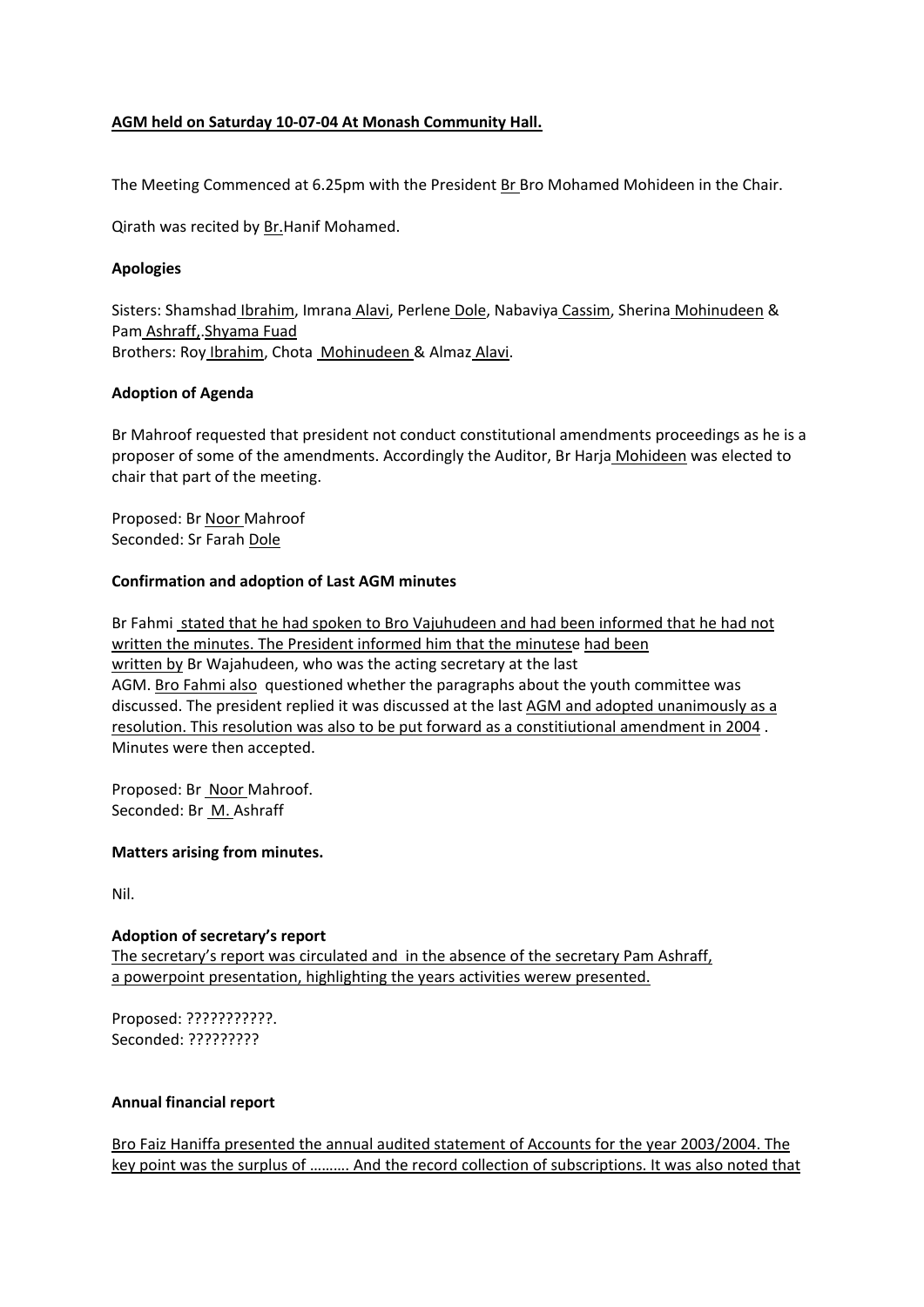the due to the large number of grants this was possible and that the subscriptions alone would not suffice to conduct all activities of USMAA.

A motion was put forward to raise the subscriptions in the following categories:

Student – from \$10 to \$15 Family Pensioners –from \$15 to \$25

This was then passed unanimously.

Br Kamar raised the question about equipment purchased which was duly explained.

Bros Fahmi Haniffa and Noor Maharoof raised questions about liabilities which was explained by the auditor Br Haja Mohideen.

Thereafter the accounts were accepted.

Proposed: Br Eddie Dole Seconded: Sr Sithy Marikar

#### **Janaza Committee**

President informed that Br Chota Mohinudeen and Sr Fathahiya Mohamed had resigned from the Janaza Committee. On behalf of the membership he thanked them for their service to the community and placed on record the contribution made by them.

#### **Youth committee report**

Presented by Sr Shakira Salahudeen.

*Details to be added in final copy.*

## **Amendments to the Constitution**

The President then vacated the chair and handed over proceeding to Bro Haja Mohideen to conduct discussion and voting on the amendments.

President requested that voting be done by secret ballot but this was objected to and a vote was taken. For  $-34$ Against – 33 Since the majority was against, the voting was by open ballot.

*Amendment 1 –* Spoke for: Brs. Rizvi & Mohamed. Spoke Against: Brs Fahmi, Nisthar & Farook.  $For - 25$ Against – 34

Motion denied.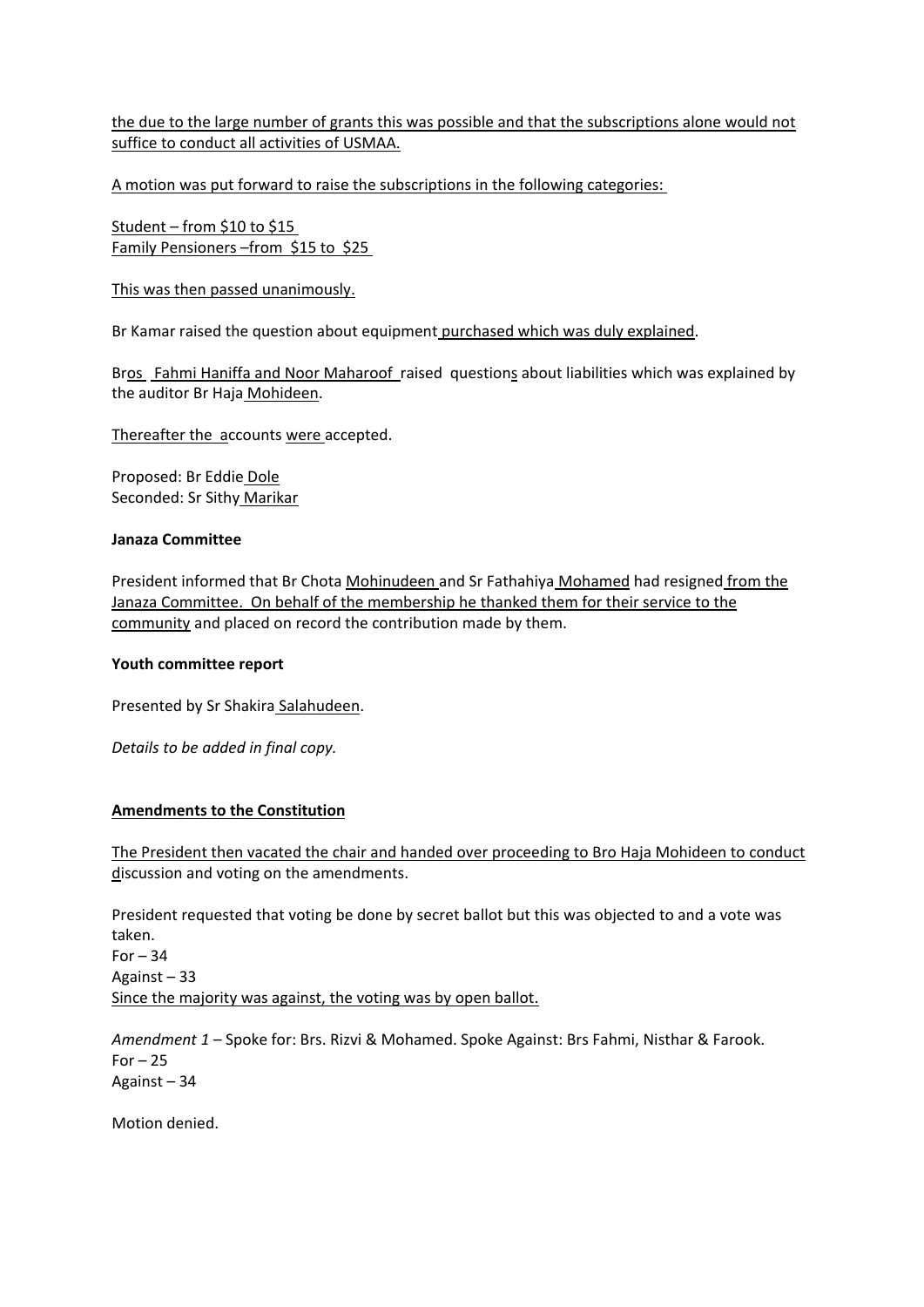*Amendment 2 -* Spoke for: Br. Rizvi Spoke Against: Brs Fahmi.When it became apparent that by an honest mistake founder members was excluded, motion was withdrawn.

*Amendment 3 –* Withdrawn

*Amendment 4 -* Spoke for: Brs. Rizvi. Spoke Against: Kamar.  $For - 34$ Against – 24 Motion denied as ¾ majority not obtained.

*Amendment 5 -* Spoke for: Brs. Mohamed. Spoke Against: Sr Sister Faridah.  $For - 33$ Against – 28 Motion denied as ¾ majority not obtained.

*Amendment 6 -* Spoke for: Brs. Rizvi. Spoke Against: Faridah.  $For - 19$ Against – 36 Motion denied as ¾ majority not obtained.

*Amendment 7 –* AGM to be held in July was accepted.

*Amendment 8* – Accepted.

Proposed: Br Farook Seconded: Br Fahmi

*Amendment 9 -* Spoke for: Brs. Rizvi. Spoke Against: Nisthar For  $-26$ Against – 25 Motion denied as ¾ majority not obtained.

*Amendment 10 –* withdrawn.

*Amendment 11 –* The following accepted: 19.4d, 19.4g & 19.4h.

Balance voting as follows: For- 34 Against- 20

Motion denied.

*Amendment 12 -* Spoke for: Brs. Rizvi. Spoke Against: Sr. Sithy.  $For - 29$ 

Motion denied as ¾ majority not obtained.

12.2 Senior citzen was withdrawn.

12.3 Janaza , Spoke for: Brs. Rizvi. Spoke Against: Sr Sithy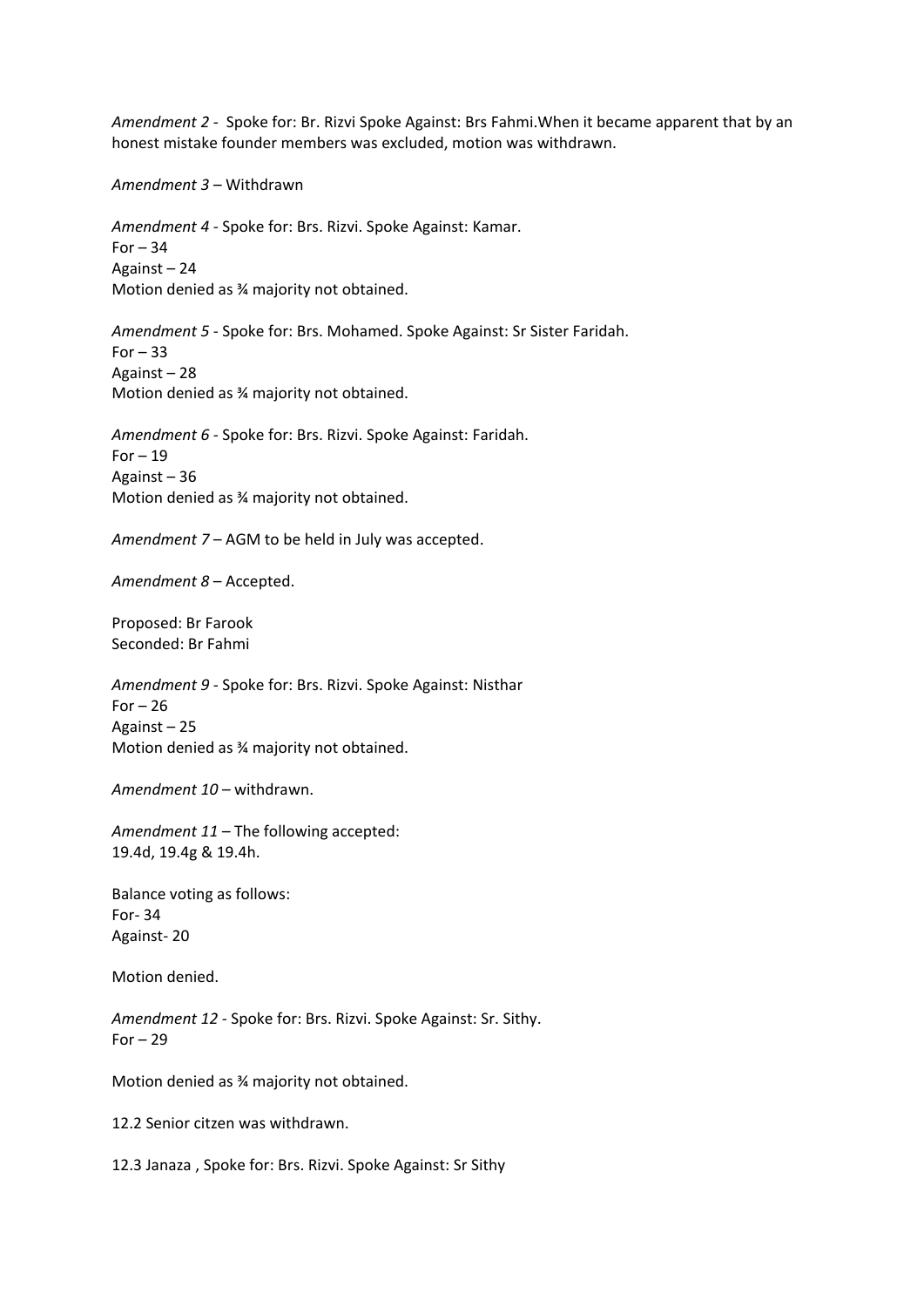For  $-42$ 

Motion denied as ¾ majority not obtained.

12.4 Withdrawn

*Amendment 13*: Spoke for: Brs. Nisthar. Spoke Against: Rizvi. For  $-22$ 

Motion denied as ¾ majority not obtained.

All other amendments were withdrawn.

#### **Address by outgoing president**

*Too be completed.*

At this point the president called for nominations and declared a break 10 minutes.

Following break, president vacated chair and assistant secretary took over to conduct the election of office bearers.

| Position          | <b>Elected</b>    | Proposed | Seconded |
|-------------------|-------------------|----------|----------|
| President         | Imitiaz Mohamed   |          |          |
| Vice president    | Ahmed Wajahudeen  |          |          |
| Secretary         | Nazeer            |          |          |
| Treasurer         | Dilhaam Fazil     |          |          |
| Asst. Secretary   |                   |          |          |
| Asst. Treasurer   | Migsan Mohinudeen |          |          |
| Editor            | A Amirudeen       |          |          |
| Committee member  | M. Taufig         |          |          |
| Committee member  |                   |          |          |
| Committee member  |                   |          |          |
| Committee member  |                   |          |          |
|                   |                   |          |          |
| Janaza committee  | Najeeb            |          |          |
| member            |                   |          |          |
| llanaza committee | Fahmi Haniffa     |          |          |
| member            |                   |          |          |

With the exception of Miqsan Mohinudeen all others were pre-nominated. Miqsan was proposed from the floor.

#### **Incoming President's Address**

Since Br Imitiaz was absent a letter submitted by him was read by the president.

## **Election of public relation officer**

Imtiaz Mohamed